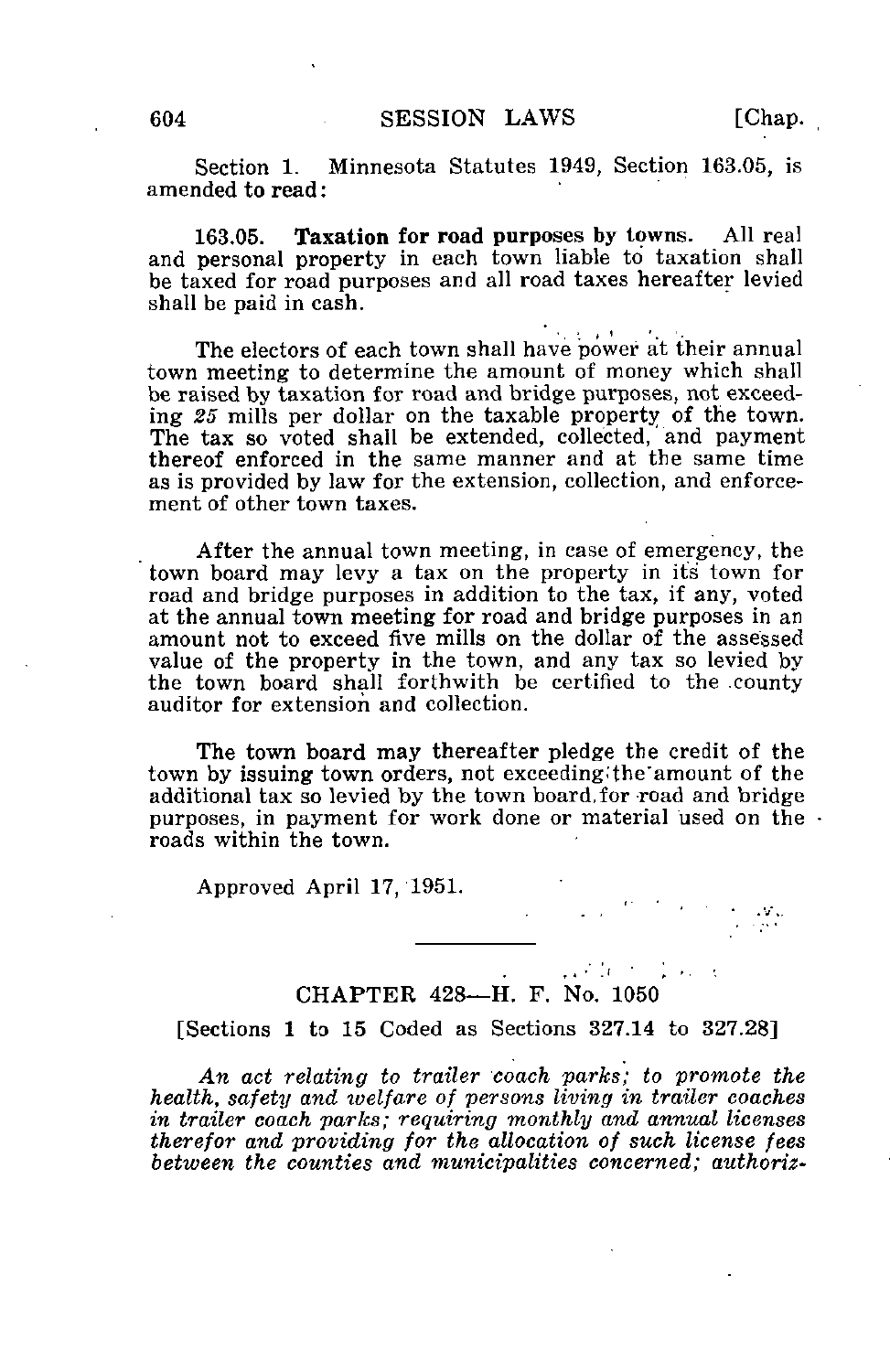ing the state department of health to regulate the maintenance, operation and inspection of trailer coach parks; providing for the registration of all persons occupying trailer coaches in licensed trailer coach parks; requiring surety bond for the faithful performance of the provisions of this act and providing remedies and penalties for violations thereof; amending Minnesota Statutes 1940, Sections 327.10 and 327.11.

Be it enacted by the Legislature of the State of Minnesota:

[327.14] Section 1. **Definitions.** Subdivision 1.<br>**Terms.** For the purposes of this act the terms defined in this For the purposes of this act the terms defined in this section shall have the meanings ascribed to them.

Subd. 2. Trailer coach. The words "trailer coach" when used in this act shall mean any vehicle used or so constructed as to permit its being used as a conveyance upon the public streets or highways and subject to tax or registration, as such, under the provisions of Minnesota Statutes 1949, Chapters 168 or 169 and shall include self-propelled or nonself-propelled vehicles as designed, constructed, reconstructed or added to by means of an enclosed addition or room in such manner as will permit the occupancy thereof as a dwelling or sleeping place for one or more persons, having no foundation other than wheels, jacks or skirtings.

Subd. 3. Trailer coach park. The words, "trailer coach park" as used in this act shall mean any site, lot, field or tract of land upon which two or more occupied trailer coaches are harbored, either free of charge or for revenue purposes, and shall include any buildings, structure, tent, vehicle or enclosure used or intended.for use as part of the equipment of such trailer coach park.

Subd. 4. Municipality. The word "municipality" as used in this act shall mean any city, town or township, village or borough in this state, however organized.

[327.15] Sec. 2. License for trailer coach park. No person, firm or corporation shall establish, maintain, conduct or operate a trailer coach park within this- state without first obtaining an annual license therefor from the state department of health. Such annual license shall be issued for the calendar year applied for and shall expire at midnight on December 31 of such year. Any trailer coach park located

 $\mathbf{r}$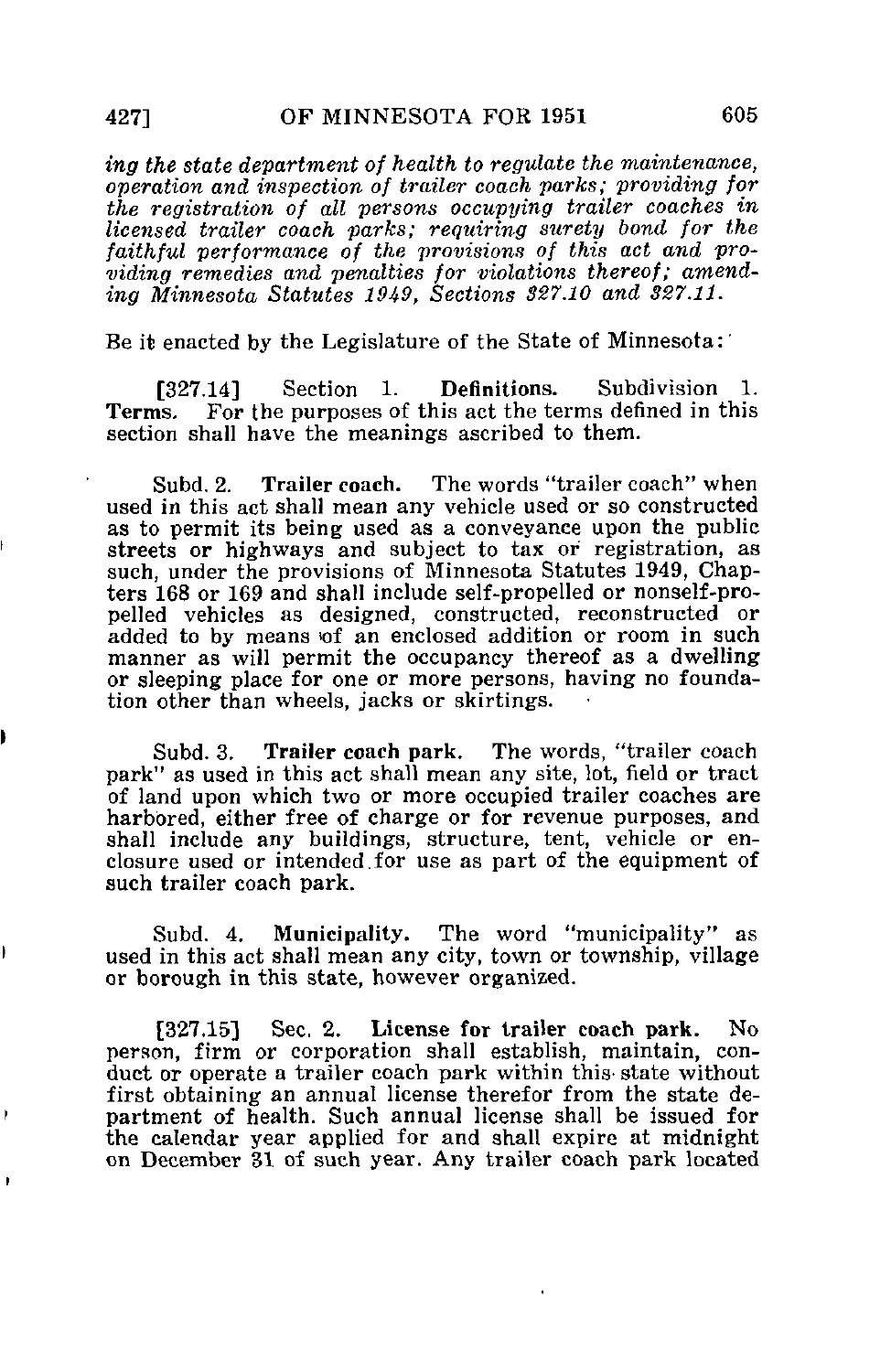in more than one municipality shall be dealt with as two separate trailer coach parks.

[327.16] Sec. 3. Application. Subdivision 1. Made to state department of health. The application for annual license to operate and maintain a trailer coach park shall be made to the state department of health, at such office and in such manner as may be prescribed by regulations of that department; provided that when such trailer coach park is located within a municipality having an organized department or division of health, the application shall be filed with the local department of health who shall forward same to the state department.

Subd. 2. Contents. The application for such annual license shall be in writing and upon such form as the state department of health may by regulation provide, and shall set forth :

(1) The full name and address of the applicant or applicants, or names and addresses of the partners if the applicant is a partnership, or the names and addresses of the officers if the applicant is a corporation, and present or last occupation of the applicant at the time of the filing of the application.

(2) A legal description of the site, lot, field, or tract of land upon which it is proposed to operate and maintain a trailer coach park.

(3) The proposed and existing facilities on and about said site, lot, field, or tract of land for the proposed construction or alteration and maintaining of a sanitary community building for toilets, urinals, sinks, wash basins, slop-sinks, and showers, drains, laundry facilities, source of water supply; sewage, garbage and waste disposal; and method of fire protection, as in this act provided.

(4) The proposed method of lighting the structures and site, lot, field, or tract of land upon which said trailer coach park is to be located.

(5) Designate the calendar months of the year which applicant will operate said trailer coach park.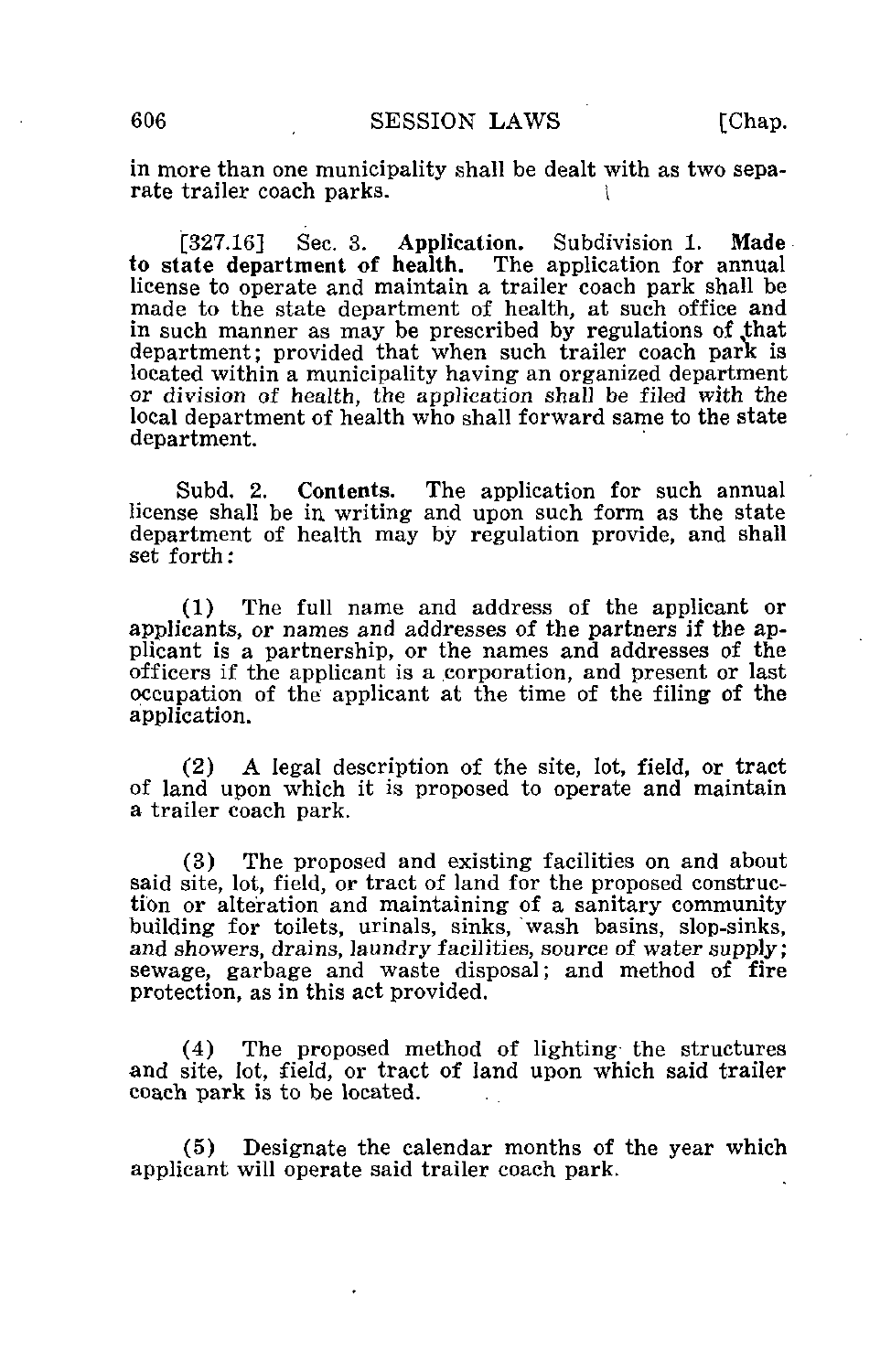(6) Plans and drawings for new construction, including buildings, wells, and sewage disposal systems not in existence at the time of the application.

Subd. 3. Fees; approval. The application for the first annual primary license shall be submitted with all plans and specifications enumerated in Subdivision 2, and payment of \$25 for each ten acres or fraction thereof, of land to be used in connection with such trailer coach park and shall be accompanied by an approved permit from the municipality whereon the park is to be located, or a statement that the municipality does not require an approved permit; provided, however, that such permit shall not be required of any trailer coach park which was established prior to the effective date of this act. Each year thereafter the license fee shall be \$3.50. All annual license fees paid to the department of health shall be turned over to the state department.

When the application is received by the state department of health it shall promptly cause the trailer coach park and appurtenances thereto to be inspected. When such inspection and report has been made and the state department of health finds that all requirements of this act, and such conditions of health and safety as the state department of health may require, have been met by the applicant, the state department of health shall forthwith issue such annual primary license in the name of the state.

Subd. 4. Sanitary facilities. During the pendency of the application for such annual primary license any change in the sanitary or safety facilities of the intended trailer coach park shall be immediately reported in writing to the state department of health through the office through which the application was made. If no objection is made by the state department of health to such change in such sanitary or safety facilities within 60 days of the date such change is reported, it shall be deemed to have the approval of the state department of health.

Subd. 5. Permit. When the application has been approved, the state department of health shall issue a permit to the applicant to construct or make alterations pertaining to water and sewage disposal upon a trailer coach park and the appurtenances thereto according to the plans and specifications presented with the approved application.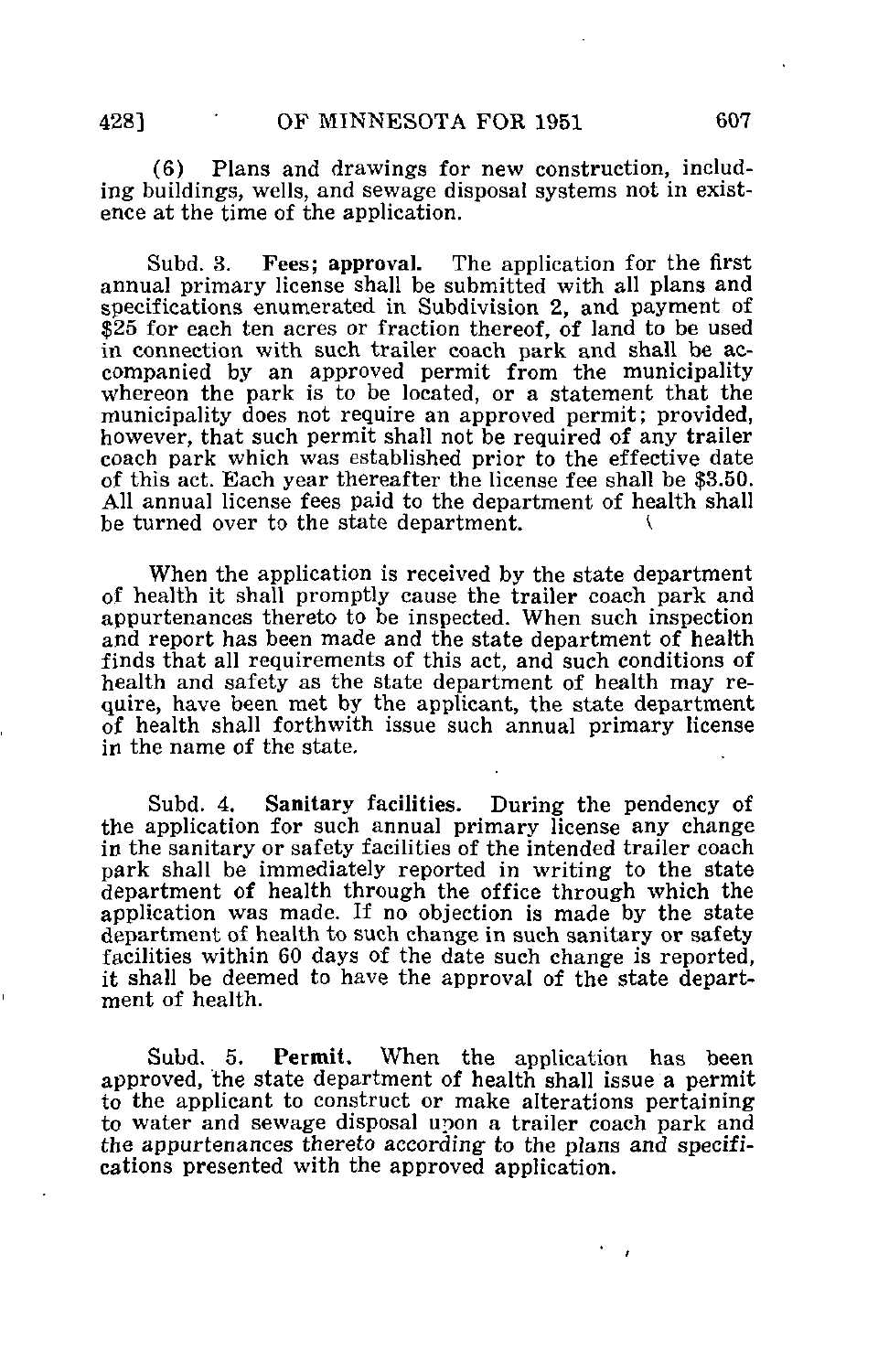No approval of plans and specifications and the issuance of a permit to construct or make alterations upon a trailer coach park and the appurtenances thereto by the state department of health shall be construed as having been approved for other than sanitation. Such a permit does not relieve the applicant from securing building permits in municipalities having a building code; or from complying with any other municipal ordinance or ordinances, applicable thereto, not in conflict with this statute.

Subd. 6. Denial of permit. If the application for a permit to construct or make alterations upon a trailer coach park and the appurtenances thereto or a primary license to operate and maintain the same is denied by the state board of health, it shall so state in writing giving the reason or reasons for denying the application. If the objections can be corrected the applicant may amend his application and resubmit it for. approval, and if denied the applicant may appeal by writ of certiorari from the decision of the state board of health to the district court in the county in which said trailer coach park is located.

[327.17] Sec. 4. Trailer coach fees. Subdivision 1. Amount. In addition to the primary and annual license fee provided for in section 3 of this act, each licensee is hereby required to collect from each occupied trailer coach occupying space within such licensed trailer coach park a monthly fee of \$1.50 per month or major fraction thereof, which monthly fee shall be paid, by the licensee on or before the tenth day of the month, following the month for which such additional fee is due, in the manner herein prescribed. Provided, however, that the licensee of a trailer coach park shall not be required to collect or pay a montly fee as herein provided, for any space occupied by a trailer coach accompanied by an automobile, if said trailer coach and automobile bear license plates issued by any state other than the State of Minnesota, for an accumulated period not to exceed 90 days in any 12-month period; provided further, that all occupants of said trailer coach with accompanying automobile are tourists or vacationists. When one or more persons occupying a trailer coach bearing a foreign license are employed within the State of Minnesota, there shall be no exemption from monthly fees.

Subd. 2. Distribution. The monthly fee of \$1.50 for each occupied trailer coach situated upon a licensed trailer coach park shall be paid by the licensee to the treasurer of the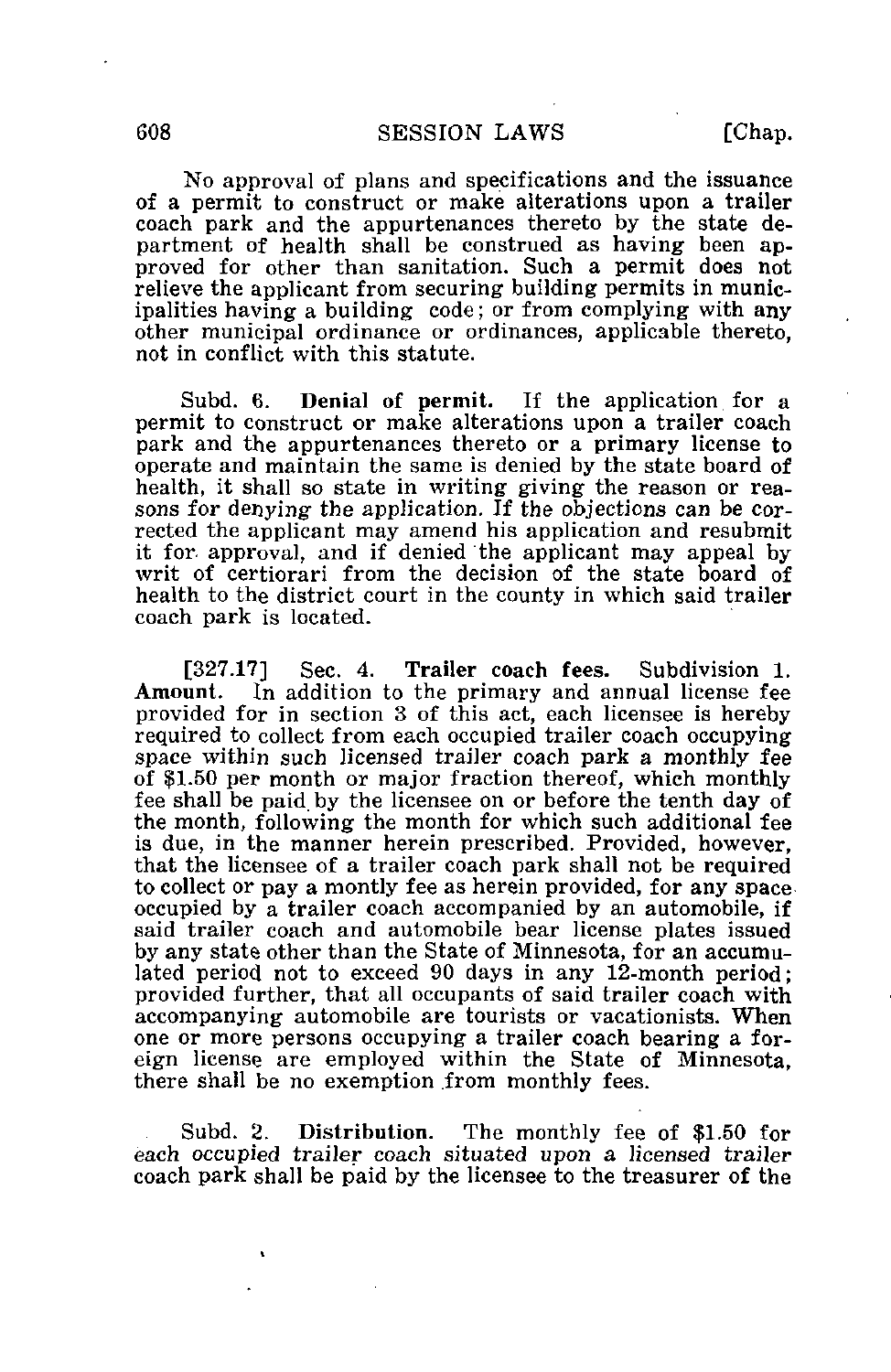municipality, or county where there is no municipality, wherein such licensed trailer coach park is situated. Such monthly fee is hereby allocated and required to be paid by the municipal treasurer as follows:

For each \$1.50 monthly fee collected by the municipal treasurer, seventy-five cents shall be paid to the local public school district or school districts attended by any children from said trailer coach park, and if said children attend more than one local public school district then said seventy-five Cents shall be prorated between said districts in direct ratio to the number of children in attendance at each school district, and if there are no children attending any public school then said fee shall be paid to the school district wherein such licensed trailer coach park is located, fifty cents to be retained by the municipality and twenty-five cents to be paid to the county treasurer if there is county wide relief within the county, otherwise the twenty-five cents will be retained by the municipality. If there is no municipality, both the fifty cents and the twenty-five cents shall be retained by the county treasurer.

[327.18] Sec. 5. Licenses; revocation, suspension. Any license granted hereunder shall be subject to revocation or Suspension by a court of proper authority and jurisdiction; provided, however, that the state department of health shall first serve or cause to be served upon the licensee a written notice specifying the way or ways in which such licensee has failed to comply with this statute, or any special rules or regulations promulgated by the state department of health pertaining hereto. Said notice shall direct the licensee to remove or abate such nuisance, insanitary or objectionable condition, specified in such notice, within five days, or within such longer period of time or extended period of time, as may be reasonably allowed by the complaining official. If the licensee fails to comply with the terms and conditions of said notices, within the time specified or such extended period or periods of time, the complaining official shall require the licensee to appear for a hearing before the State Board of Health, and then if the licensee does not comply, the complaining official may require the county attorney of the county in which such violation occurred to start a civil action to remove or abate such nuisance, insanitary, unhealthful or objectionable condition as complained of, in the court of'proper authority and jurisdiction, of the city or county, in the name of the State of Minnesota, and if found guilty, a decision may be entered by the court to revoke or suspend such license.

 $\ddot{\phantom{0}}$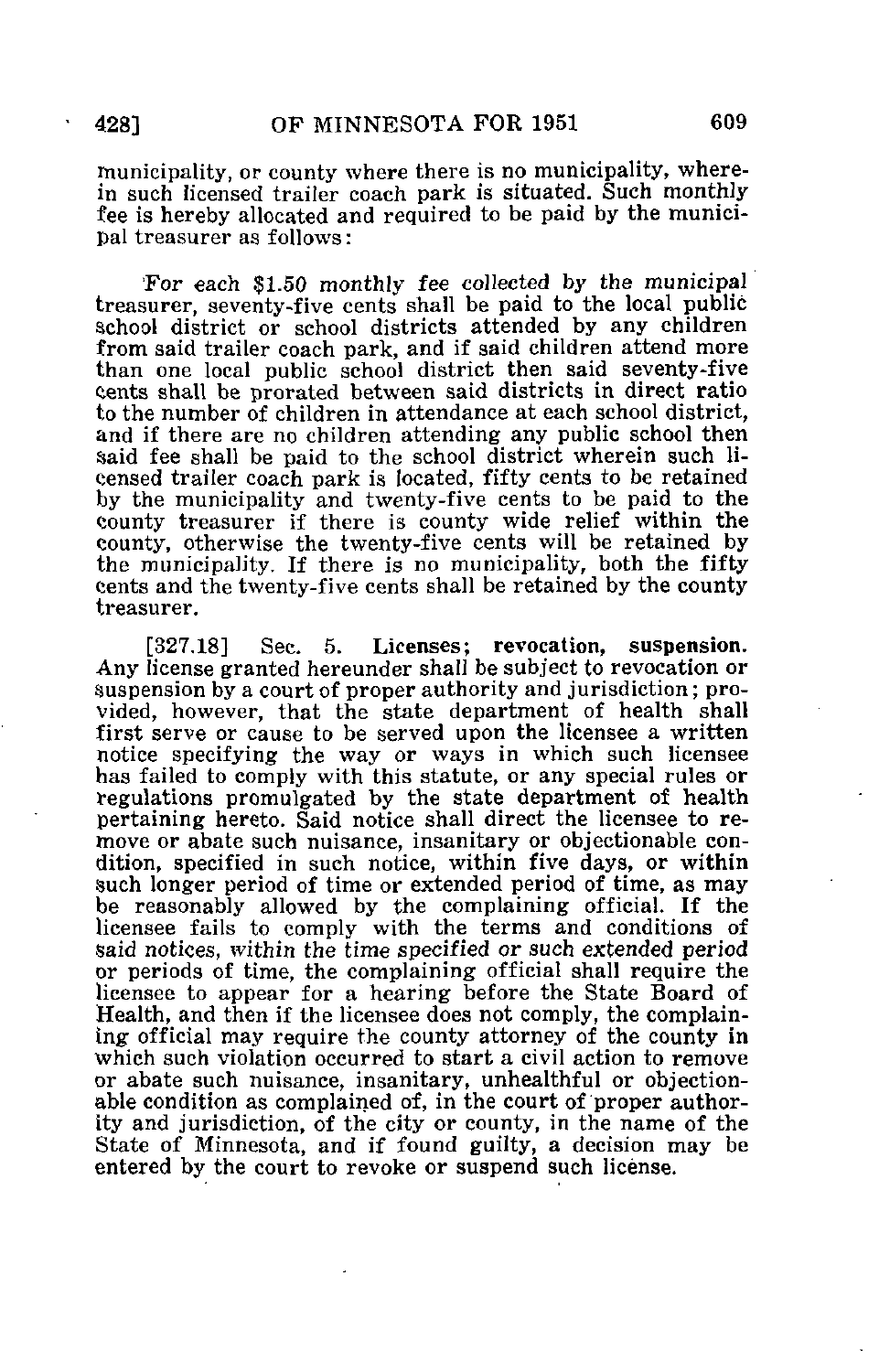[327.19] Sec. 6. Licenses required. It shall be unlawful for any person, firm, or corporation to establish, maintain, conduct, carry on, or operate a trailer coach park without first having received a license to maintain, conduct, carry on, and operate a trailer coach park, duly signed and executed, in the name of the State of Minnesota, and signed by the state department of health. Such license shall be conspicuously displayed in the office of the trailer coach park.

All licenses issued under this act shall be personal to the licensee and be nontransferable without the written consent of the licensor first being obtained.

[327.20] Sec. 7. Rules, regulations. Subdivision 1. Regulations. No domestic animals or house pets of trailer coach occupants shall be allowed to run at large, or commit any nuisances within the limits of a trailer coach park. Each trailer coach park licensed under the provisions of this act shall, among other things, provide for the following, in the manner hereinafter specified, to-wit:

(1) Every trailer coach park shall be in charge of a responsible attendant or caretaker at all times, whose duty it shall be to maintain the park, its facilities and equipment in a clean, orderly and sanitary condition, and be answerable with the licensee, for any violation of the provisions of this act.

(2) No trailer coach park shall be so located that the drainage of the park area will endanger any water supply. All such parks shall be well drained. No waste water from trailer coaches shall be deposited on the surface of the ground.

(3) Each trailer coach shall be allotted a site of not less than 900 square feet. No trailer coach shall be parked closer than three feet to the side lot lines of a trailer coach park, if the abutting property is improved property, or closer than ten feet to a public street or alley. Each individual trailer site shall abut or face on a driveway or clear unoccupied space of not less than 16 feet in width, which space shall have unobstructed access to a public highway or alley. There shall be an open space of at least ten feet between the sides of every trailer coach and at least three feet between the ends of every trailer coach. After January 1, 1952, newly developed trailer coach parks and the expanded portions of previously established parks shall allot a site of not less than 1,200 square feet for each trailer. The space between trailers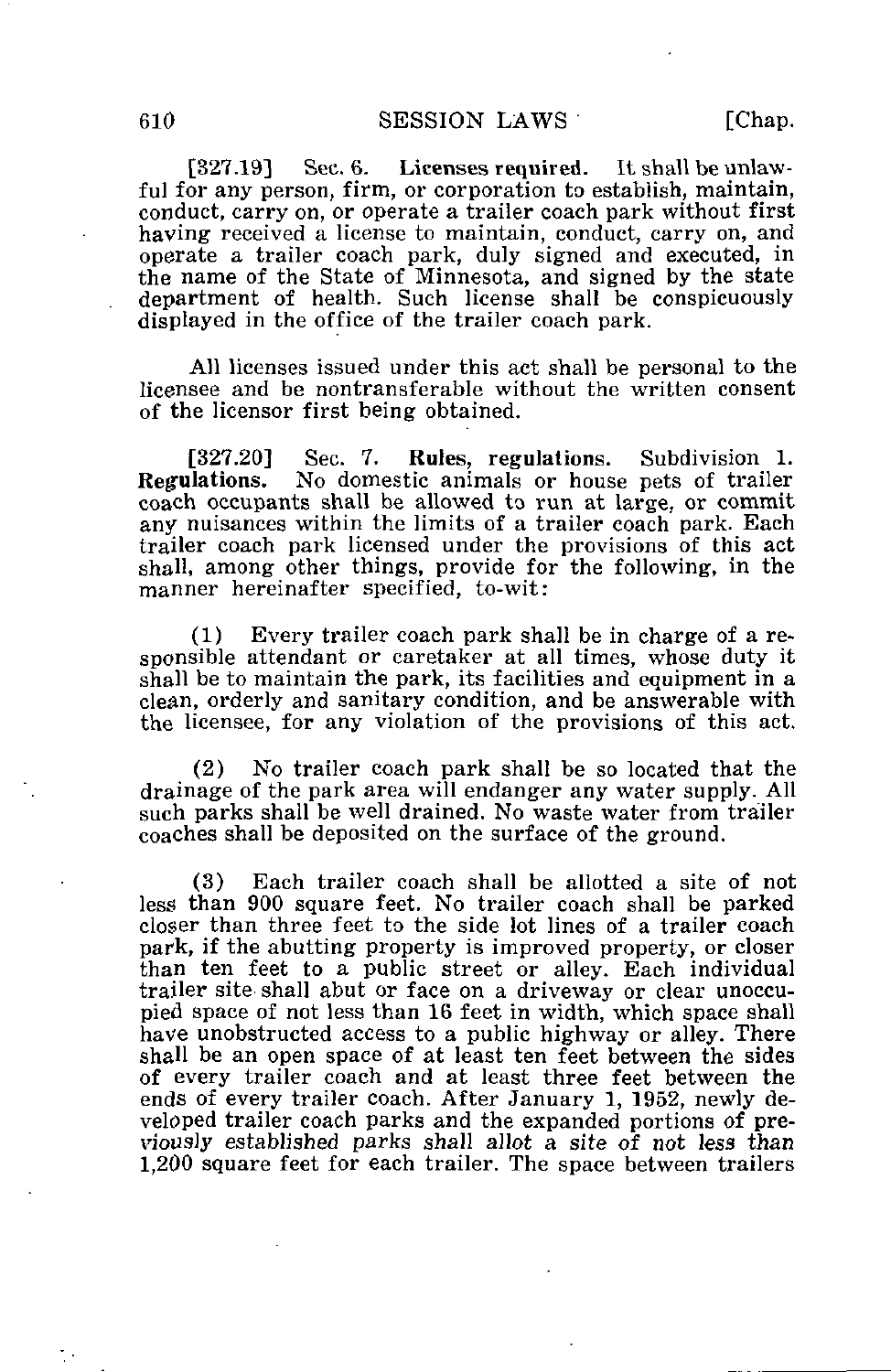may be used for the parking of motor vehicles, provided such vehicle be parked at least ten feet from the nearest adjacent trailer coach position.

(4) An adequate supply of water of safe, sanitary quality, approved by the state department of health shall be furnished at each trailer coach park, where water from other sources than that supplied by a city or village is proposed to be used, the source of such supply shall first be approved by the state department of health. At least one water supply outlet shall be provided within 300 feet of every individual trailer site.

Subd. 2. Health and safety. The state department of health may prescribe such regulations for the operation and maintenance of trailer coach parks and for safeguarding the health and safety of persons occupying trailer coaches in licensed trailer coach parks as the department shall deem to be necessary and expedient; and such regulations shall be posted in a conspicuous place in the office of the licensed trailer coach park in such form as the department may determine. Such regulations pertaining to health and safety shall have the force and effect of law, and any violation thereof shall constitute a misdemeanor; and upon conviction therefor the offender may be punished as otherwise provided by law.

[327.21] Sec. 8. Duties of state department of health.<br>Subdivision 1. Approval of application for permit. When Approval of application for permit. the state department of health has approved an application for  $\cdot$ a permit to construct or make alterations upon a trailer coach park or the appurtenances thereto or a license to operate and maintain the same it shall retain the original and keep a file thereof, one copy shall be returned to the applicant or his agent, one copy to the municipal board of health if the trailer coach park is located within the limits of a municipality having an organized board of health.

Subd. 2. Forms. The state department of health shall furnish all necessary forms to be executed in making application for all licenses under this act.

Subd. 3. Notice. It shall be the duty of the state department of health to notify, or cause to.be notified, the treasurer of each municipality of the issuance of each trailer coach park license, issued within the jurisdiction of such municipality.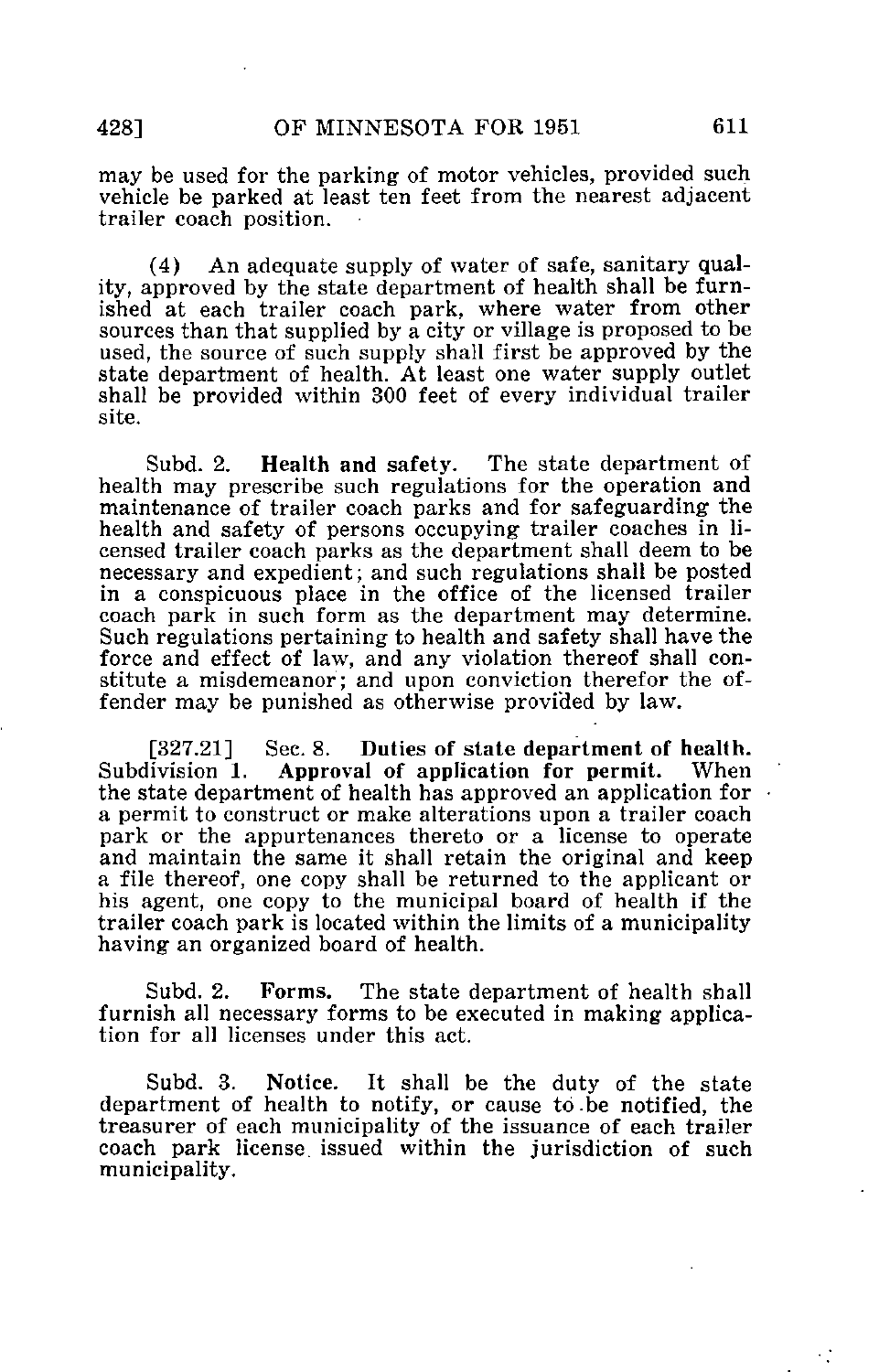Subd. 4. Reports. It shall be the duty of each licensee to file a report on or before August 15 each year with the school board or boards of the school district or respective districts wherein the trailer coach park is located, giving the names and ages of all children of school age in attendance thereof, living in said trailer coach park on the first day of  $\Delta$ ugust preceding August preceding. }

[327.22] Sec. 9. Bond. As a condition precedent to the approval and granting of a license for a trailer coach park, each applicant for license of said trailer coach park shall make, execute, and deliver to the state department of health a sum in cash or a bond or bonds to be executed by any surety company or companies authorized to do business in the State of Minnesota, in an amount of \$1,000, to assure compliance by the licensee with the provisions of this act and the payment of all fees provided for herein.

[327.23] Sec. 10. Construction of terms. Subdivision 1. State parks. Nothing in this act should be construed to include any of the state parks in Minnesota.

Subd. 2. Trailer coach park. The term "trailer coach park" shall not be construed to include buildings, tents or other structures temporarily maintained by any individual or company on their own premises and used exclusively to house their own labor.

Subd. 3. Duties. Any trailer coach park owned or operated by any municipality or political subdivision of this state shall meet all sanitary and safety provisions of this act, shall be inspected as herein provided, shall pay or cause to be paid to the municipal treasurer, the respective amounts, as herein provided for the licensee to pay as monthly fees, and keep a register and make all reports, as herein required of a licensee.

[327.24] Sec. 11. Enforcement. It shall be the duty of the state department of health to enforce the-provisions of this act and the rules and regulations of the state department of health applicable to trailer coach parks. Such officials are hereby granted the power and authority to enter upon the premises of such trailer coach parks "at any time for the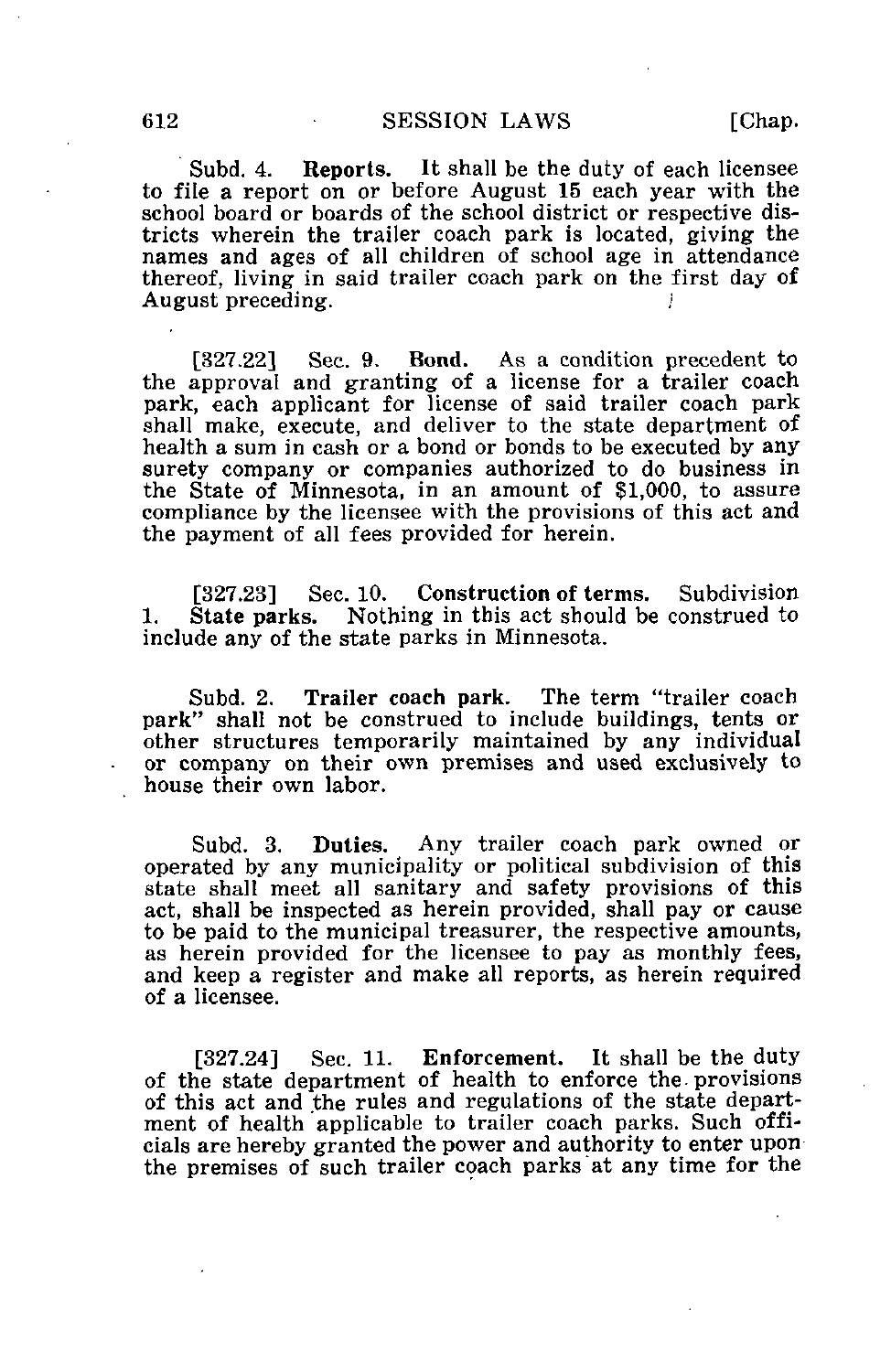purposes herein set forth, or for the purpose of enforcing this statute.

[327.25] Sec. 12. Operation, part of year. If any applicant for a trailer coach park license desires to operate such trailer coach park only during the months from May 1 to October 1, he shall pay only one-half the above mentioned annual license fee, but shall pay the full monthly fees hereinbefore required for each month of operation. If in the opinion of the state department of health the sanitary and facility requirements herein contained are too rigid for the trailer coach parks he may in writing or by regulation modify such requirements as circumstances may permit and require.

[327.26] Sec. 13. No local licenses. No city, town, village, borough or political subdivision of this state may impose any license (1) upon any licensed trailer coach park complying with the provisions of this act, or (2) upon any occupant of any such trailer coach park, on or after January  $1, 1952.$ 

[327.27] Sec. 14. Fire prevention. Subdivision 1. Extinguishers. Each trailer coach owner shall provide each trailer coach with a fire marshall [marshal] approved type extinguisher, kept in constant usable condition. No trailer coach may be parked more than three (3) days without a usable fire extinguisher in the trailer.

Subd. 2. Speed limit. It shall be unlawful for any type vehicle to travel at a rate in excess of ten miles per hour while within the limits of a trailer coach park.

Subd. 3. Wheels on trailer coaches. The wheels and gear of every trailer coach located within a trailer coach park shall be left on the trailer coach.

Subd. 4. Certain practices prohibited. No animal washing, car washing, or other slop creating practices shall be carried on in any building, structure or other place not designated for such purposes. No pets or domesticated animals shall be allowed to enter the buildings containing the sanitary or washing facilities for the trailer coach park.

[327.28] Sec. 15. Unlawful parking of trailer coaches. Where a licensed trailer coach park is reasonably available in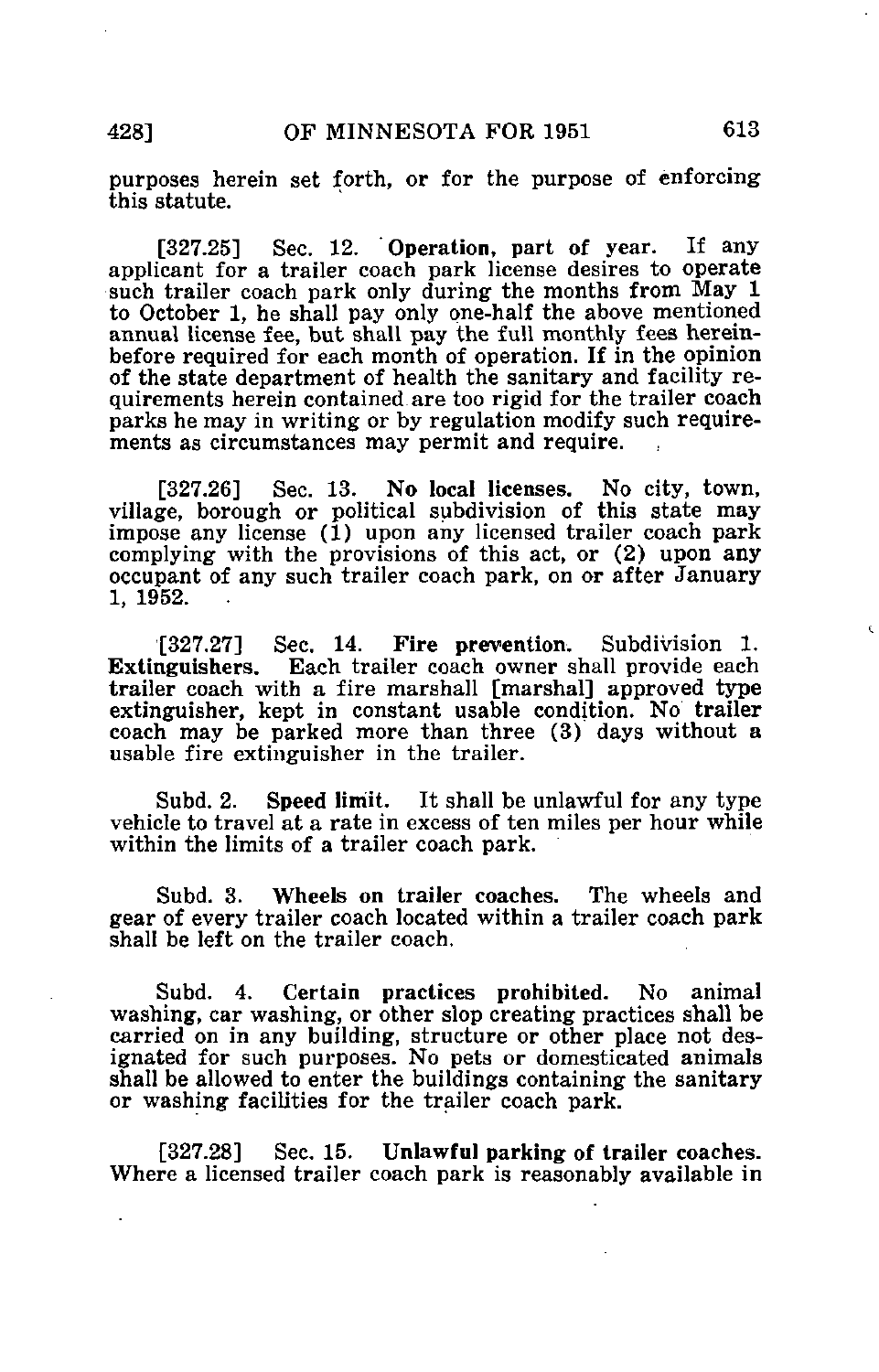the general area it shall be unlawful for any person to occupy any trailer coach located elsewhere than in a licensed trailer coach park (1) unless the said occupant owns the land where said trailer coach is parked, and (2) unless adequate sanitary and water facilities are available for occupants' use 24 hours each day. Each of these said occupied trailer coaches shall be subject to the monthly fee (Sec. 4. Subd. 1) which will be paid by the trailer owner occupant to the treasury of the municipality wherein the trailer is located.

Sec. 16. Minnesota Statutes 1949, Section 327.10, is amended to read:

327.10 Guest register; name, address, vehicle number. Every person operating within this state a tourist cabin, cabin camp, lodging house, tourist rooms, motel, trailer coach park, or resort furnishing sleeping or overnight stopping accommodations for transient guests, shall provide and keep thereat a suitable guest register for the registration of all guests provided with sleeping accommodations or other overnight stopping accommodations thereat; and every such guest shall be registered therein. Upon the arrival of every such guest, the operator of such camp or resort shall require him to enter in such register, or enter for him therein, in separate columns provided in such register, the name and home address of the guest and every person, if any, with him as a member of his party; and if traveling by motor vehicle, the make of such vehicle, registration number, and other identifying letters or characters appearing on the official number plate carried thereon, including the name of the state issuing such official plate. Such registration shall be kept in an accurate and orderly manner and retained for one year so that the same will be always accessible for inspection by the proper authorities.

Sec. 17. Minnesota Statutes 1949, Section 327.11, is amended to read:

327.11 Guests, required to register upon arrival. Every person, upon arriving at any lodging house, trailer coach park, tourist camp, cabin camp, motel or other resort described in sections 327.10 to 327.13 and applying for guest accommodations therein of the character described in Section 327.10, shall furnish to the operator or other attendant in charge of such camp or resort the registration information necessary to complete his registration in accordance with the